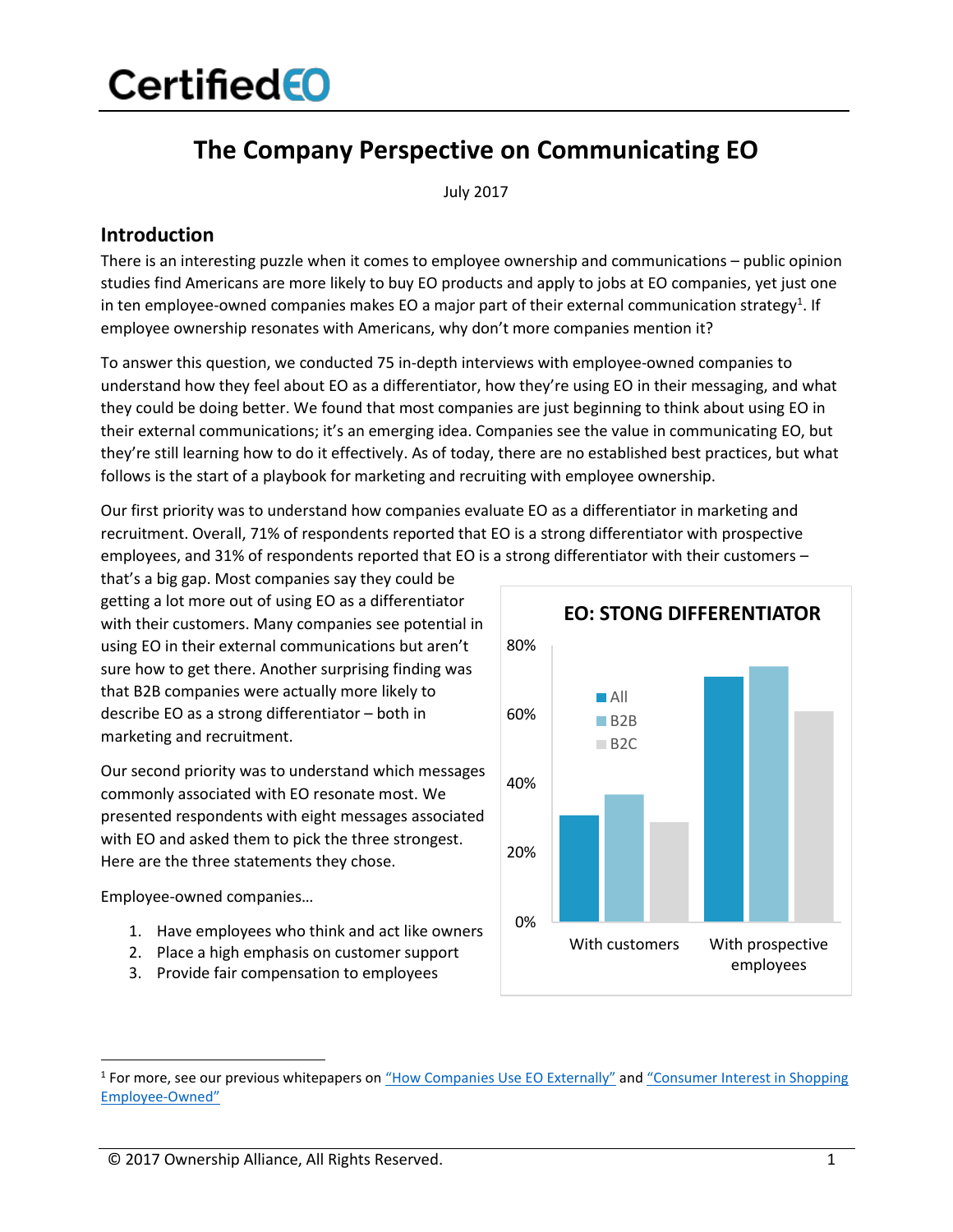Our third priority was to understand what channels companies are using to highlight their employee ownership with various audiences. We asked about a number of channels and found that the four most common channels for communicating EO were:

- 1. Job interviews (100%)
- 2. Job postings (90%)
- 3. Company website (87%)
- 4. Sales pitches (86%)

Finally, we wanted to see what these companies thought would make EO a more effective differentiator. We asked open-ended questions, and several themes emerged. Far and away the most common feedback was that EO would be more effective as a differentiator for marketing and recruitment if there were a greater awareness of EO in America. The consensus was that, at this time, Americans know almost nothing about employee ownership. Therefore, companies have to start from square one and educate each individual before they can reap the benefits of messaging EO externally. The second major theme was that companies must consistently message EO in order to see those benefits. Doing it halfway doesn't get results. The third theme was that companies find it challenging to communicate the benefits of EO to their younger current and prospective employees. This presents a significant opportunity since, at first blush, one might expect employee ownership to resonate strongly with the millennial generation.

#### **Understanding the company perspective**

The data for this whitepaper come from 75 structured interviews with EO companies. Though the companies range in size and industry (a summary of attributes is available in the appendix), they are not a representative mix of EO companies in the U.S.

Interviews were approximately 20 minutes in length and consisted of 11 questions on topics related to the companies' use of EO messaging in marketing and recruitment (see the appendix below for a copy of the survey questions). Interviews were sourced by sending roughly 1,500 cold emails to contacts gathered from various lists of EO companies.

Comparing the websites of participating companies to websites of a representative sample of employeeowned companies shows companies that participated in our study are much more likely to be strong users of EO in external communications than the general pool of employee-owned companies. This is not surprising. Selection bias in survey participation is a well-documented phenomenon. You can think of these results as best practices offered by employee-owned companies who are already using EO in some of their communications.

### **EO as a differentiator**

Our first priority was to understand how companies feel about EO as a differentiator in marketing and recruitment. Specifically, we asked respondents:

> "On a scale of 1 to 5, to what extent do you feel that employee ownership is an effective differentiator with ?"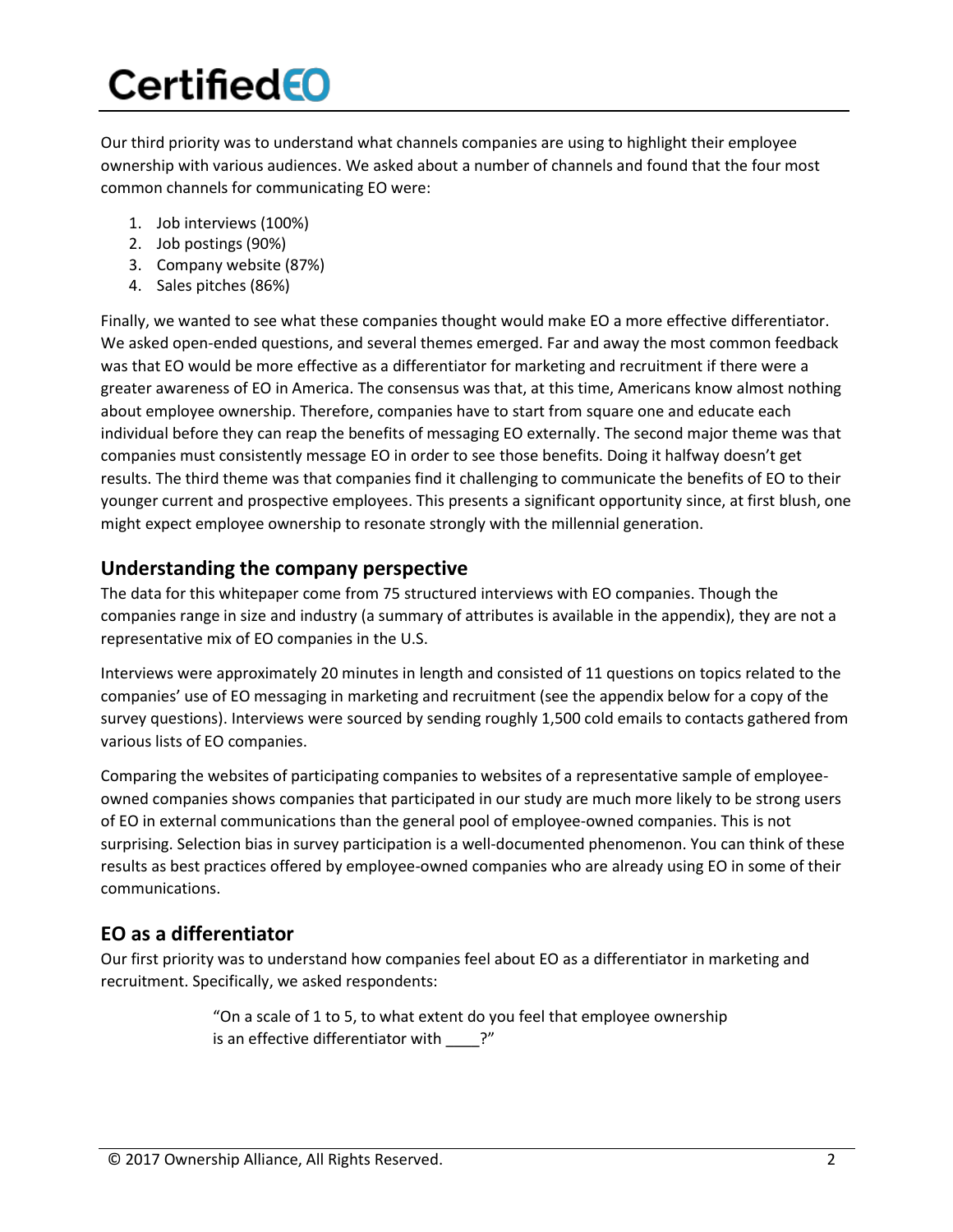Where the blank was first filled with "your customers" and then with "prospective employees." We told respondents that 1 is equivalent to "not at all a differentiator" and 5 to "very strong differentiator."

On average, respondents rate EO a 2.9 with customers and a 3.8 with prospective employees. Working back to our scale this would make EO a moderate differentiator with customers and a strong differentiator with employees.

Another way to look at this is to understand the percentage of respondents who felt that EO is a strong differentiator – a 4 or a 5 on our scale. Here 31% of interviewees reported that EO is a strong differentiator with their customers, and 71% reported that EO is a strong differentiator with prospective employees. Surprisingly, EO was rated as a stronger differentiator with customers by business-to-business (B2B) companies as compared to business-to-consumer (B2C) companies. The results of this second approach are presented in the chart on page 1.

While we did not explicitly ask respondents to provide context on their answers, many offered this context of their own accord. The most common piece of feedback, especially on the customer question, as that EO has a lot more potential than the company was able to realize. The most common obstacle was lack of public awareness of employee ownership.

### **Messaging EO**

To get leverage value from EO, a company must do more than simply state that they are employee-owned. They must find messages that matter to their target audience and that being employee-owned can credibly support. In one of the most informative questions in the interview, we read eight common messages related to EO and asked respondents to pick the top three that EO communicates to external audiences. The table to the right displays the percentage of respondents who put that message in their top three for each of the eight messages. The top three messages are as follows.

Employee-owned companies…

- Have employees who think and act like owners
- Produce high-quality products or services
- Place a high emphasis on customer support

| <b>EO MESSAGE</b>                               | <b>ALL</b> | B <sub>2</sub> B | <b>B2C</b> |
|-------------------------------------------------|------------|------------------|------------|
| Have employees who think and<br>act like owners | 61         | 66               | 58         |
| Produce high quality products or<br>services    | 53         | 61               | 33         |
| Place a high emphasis on<br>customer support    | 51         | 45               | 58         |
| Provide fair compensation to<br>employees       | 35         | 34               | 42         |
| Are a stable company and a<br>reliable partner  | 31         | 29               | 42         |
| Focus on long-term decision<br>making           | 27         | 32               | 8          |
| Strengthen the local economy                    | 24         | 18               | 42         |
| Are committed to social<br>responsibility       | 14         | 16               | 17         |

Note: numbers indicate the percent of respondents that listed the message as one of the top three things external audiences think about employee-owned companies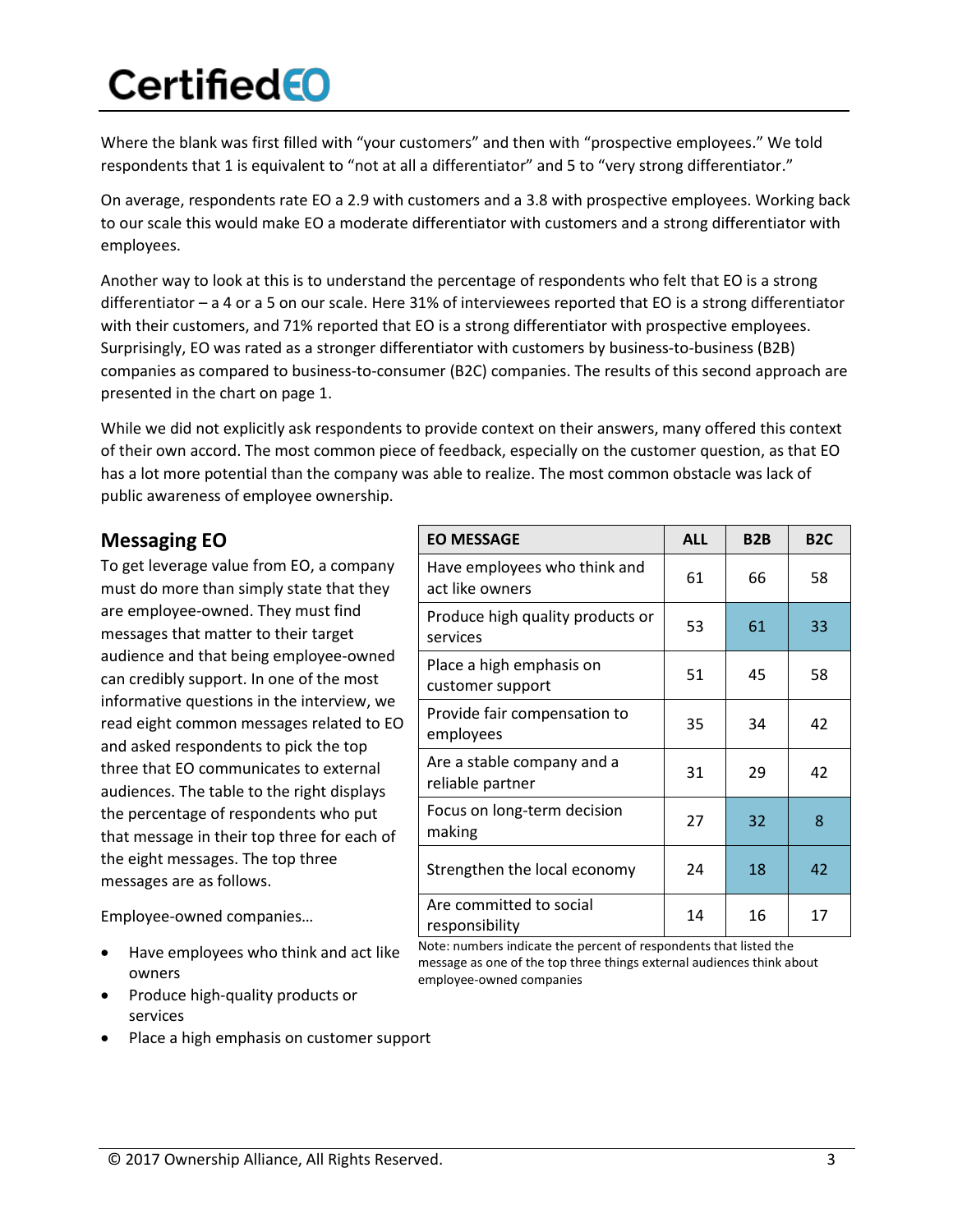Interestingly there were some notable differences in responses between B2B and B2C companies. In particular, B2C companies felt messages related to quality were less strong and messages about strengthening the local economy were disproportionately stronger. Similarly, B2B companies placed a higher emphasis on long-term decision-making than their B2C counterparts. These results reflect the messages that *companies think* EO communicates, not necessarily what is communicated to the public in reality. Quite a bit more work is needed to fully understand messaging employee ownership, but this is a good start.

### **Where companies use EO**

Next we asked what channels EO companies use to message employee ownership. The results are summarized in the graph to the right. The most common use of EO among respondents is in recruitment (job interviews and job postings), which makes sense given the high number of companies stating that EO is a strong differentiator in recruitment. The next most common channel is the company website, though this highlights how our sample differs from the typical EO company (which, we know from a previous study, only has a 50% chance of using EO on its website). The least common uses of EO are in the company logo, outside of locations, on products, and



in advertisements. These tend to be some of the most visible aspects of a company's presence, and the fact that EO isn't represented in these places goes a long way towards explaining why EO is largely invisible in America today. If the companies that use EO the most aren't broadcasting it externally, how is the public to know about employee-owned companies? Based on strong support for EO among Americans, these could we believe this is a major area of opportunity for EO companies.

### **How to make EO more effective**

To conclude the interviews, we asked respondents two open-ended questions: one about what could be done to make EO more of a differentiator and the second asking for any additional thoughts. These questions prompted some of the most informative and candid responses in the study. While respondents covered a variety of topics, three themes stood out across the board.

Above all, respondents talked about how EO would have more value as a differentiator if it were something more Americans knew about. This was by far the most common topic during open-ended questions. Companies cited lack of awareness as an issue in marketing, recruitment, and even internal communications. In other words, Americans just don't understand what EO means. One respondent had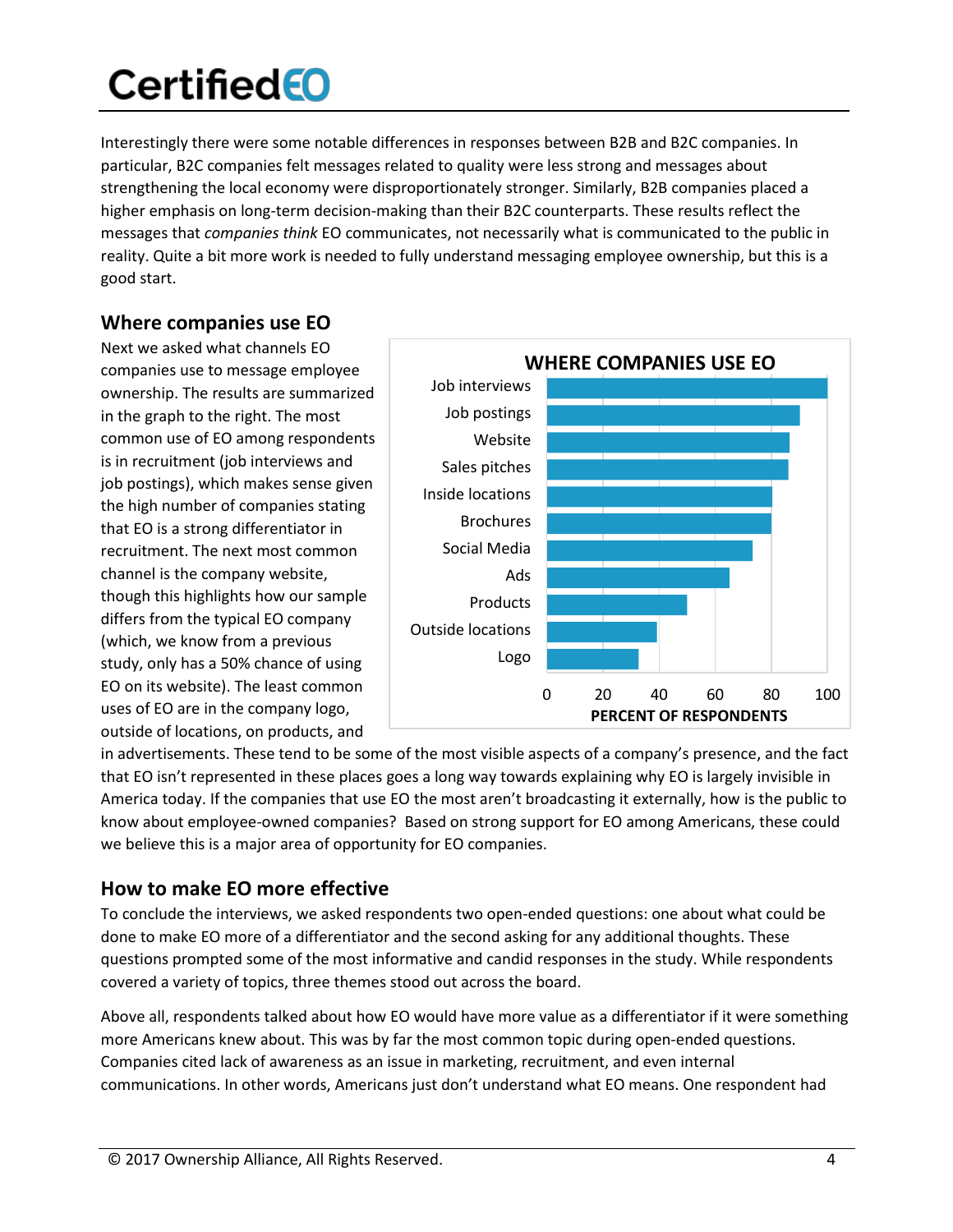#### **OPEN-ENDED QUESTIONS – SELECTED QUOTES**

*Theme 1 – Increased awareness of EO would greatly improve the value of EO as a differentiator*

- x "There has got to be a **greater level of awareness** around what employee ownership means."
- x "Today **people do not understand what employee ownership means**… Once we get them here and have a chance to explain it, they're pretty excited about it. **From a recruiting standpoint I don't think people believe it's real.**"
- "We can promote it all day [and] say we're 100% employee owned and it's an opportunity to be an owner, but **it's hard for people to visualize or relate to that if they've never had that experience before.**"
- x "On the recruiting side **it's a game-changer but most people don't understand it.** You have to give them a bit of education about what it means."
- x "If it were a **well-known thing like Fair Trade or Organic** [that] would help."
- x "Some type **of nationally recognized standard** for what this kind of employee ownership is, what it means – that would be very helpful."

*Theme 2 – Companies have to commit to messaging EO to truly see the value*

- x "A guy like me, **I've got a million things on my plate.** I'm seeing the value of it, but I don't necessarily ensure that it's being driven most wisely."
- x "**We should be relaying it better to our customers** so we can capitalize on them differentiating between non-EO and EO companies. Today I don't believe our customers understand it. We have it in the materials, letterhead, [and] proposals, but I don't think they pay attention to it. **We need to market it better**."
- x "**If you're passive about being an EO company and nobody knows it, then nobody cares**. We make it a big part of our selling proposition. We make it clear that 'I'm an owner, I can make the difference to get what you need done.'"
- **•** "It has to be a steady diet [of EO]. For years we didn't talk about it. It was a management decision to treat it more like a benefit. **Once we started talking about [EO] to employees and all the things they can do to help improve the company**, it had a direct impact on employee participation and reaction. They become more involved; they want more information on the company. They want to know what they can do to impact the business."

*Theme 3 – It's especially hard to make EO resonate with younger employees*

- x "Millennials **don't give a crap**."
- x "It's a **tough sell with millennials**."
- x "The **retirement piece means less** to a one- to three-year employee at the beginning."
- x "Part of the problem is that it's **difficult to get young people to understand how important a retirement fund is**… It takes a number of years for retirement to become important to an employee… Until they see another employee's account balance, **until they see it and hear it from someone else** – that's when they start to pay attention."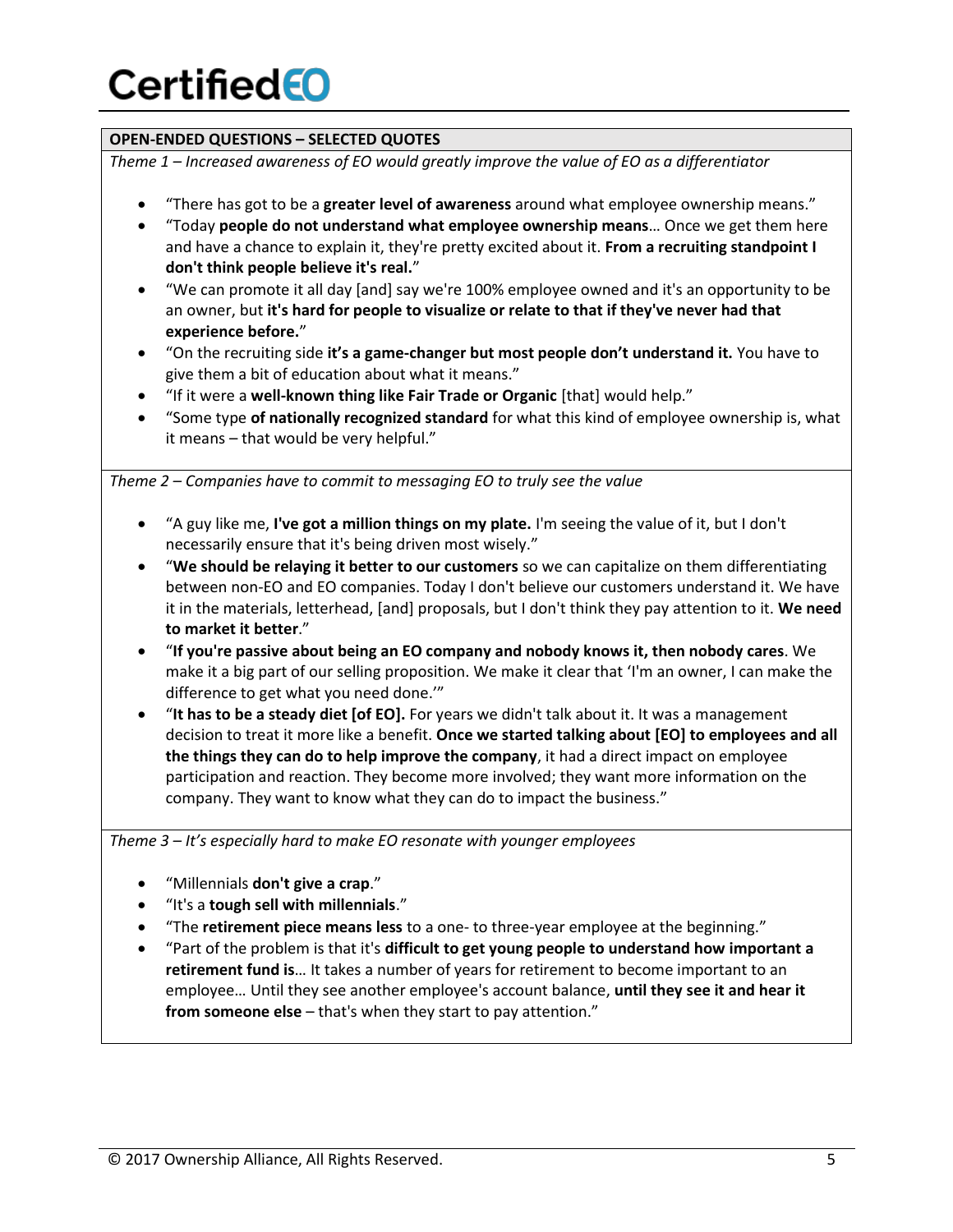even encountered people who thought it was a trick – that an EO business model was too good to be true. When we asked for ways to improve awareness of EO, companies suggested providing additional context for Americans and creating awareness by connecting EO to companies and everyday experiences. Specific ideas included a nationally-recognized standard as well as mentions of creating a program akin to Fair Trade or Organic for EO companies.

The second most common theme was that companies need to invest in EO if they want to see the value. Some respondents said they recognize the value of EO as a differentiator but are too busy to invest the time needed to message EO. This reflects the reality of organizations where the people responsible for communicating about EO have a number of other job functions and are often too busy to spend time on EO. Other companies shared stories of investment and how, after fully committing to communicating EO internally and externally, they began to see significant rewards.

Finally, numerous companies reported difficulty engaging younger employees with EO. One respondent put it succinctly that "millennials don't give a crap." This is a surprising finding given millennials' desire for meaningful work and aversion to traditional corporations. One might think that millennials would be excited to work at employee-owned companies, but these companies experience says the opposite. This topic will be a site of future work for Certified EO because we feel it reflects a major opportunity for EO companies.

### **Appendix**

#### *Study companies vs. representative sample of EO companies*

The charts below compare the EO web score of companies in this study against those of a representative sample of EO companies to demonstrate that respondents were far more likely to use EO externally than the typical EO company. The EO web score is a metric we have developed to quantify the amount of employee ownership usage on a company's website. We take this to be an indicator of how EO is used in

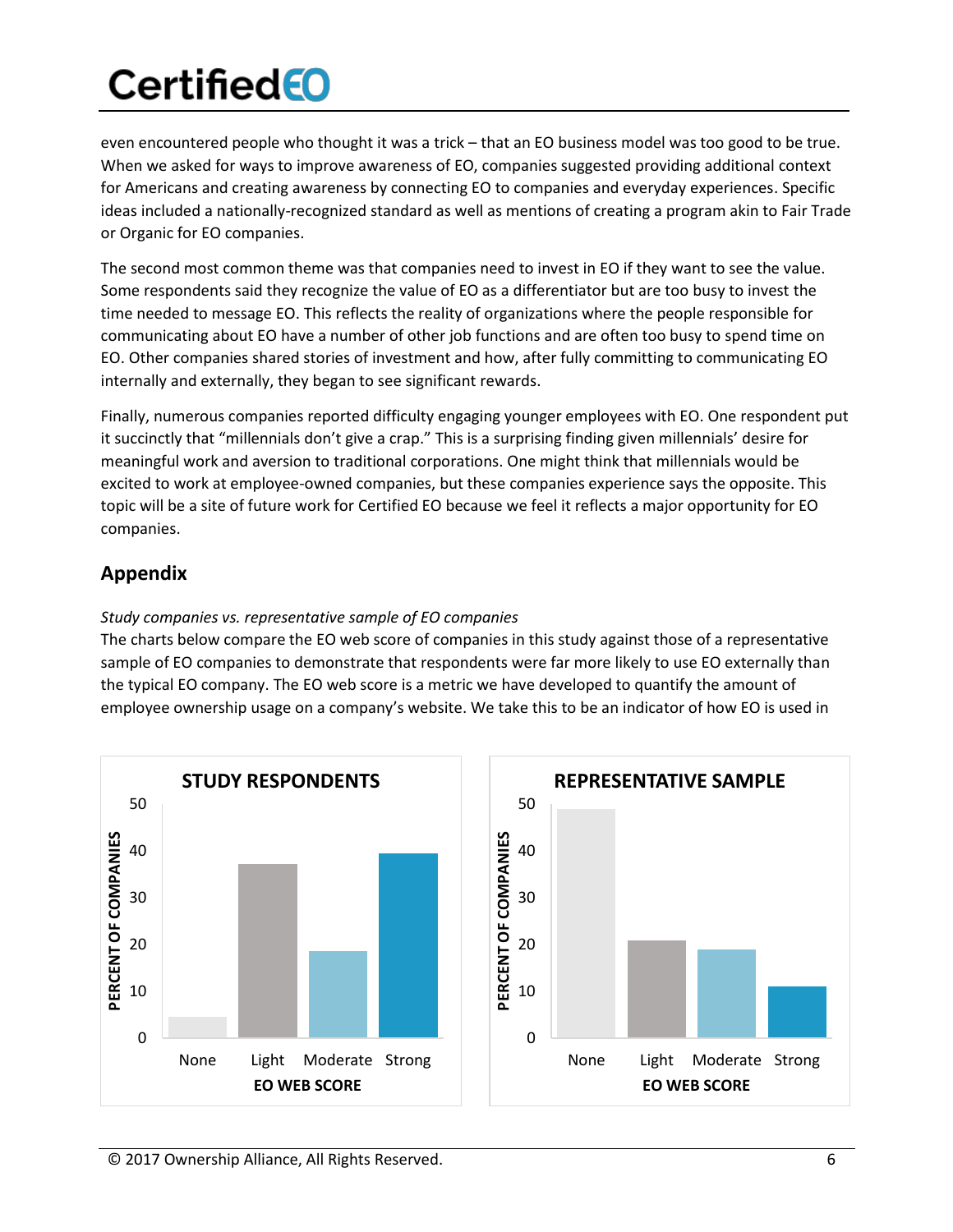that company's communication plan. For more details see [How Companies Use Employee Ownership](https://www.certifiedeo.com/documents/how-companies-use-eo-externally)  [Externally.](https://www.certifiedeo.com/documents/how-companies-use-eo-externally)

*Information on participating companies*

| <b>Business type*</b>                                                                                      | # orgs | Percent |  |
|------------------------------------------------------------------------------------------------------------|--------|---------|--|
| B <sub>2</sub> B                                                                                           | 54     | 72%     |  |
| B <sub>2</sub> C                                                                                           | 18     | 24%     |  |
| GOV                                                                                                        | 16     | 21%     |  |
| <b>Revenue</b>                                                                                             | # orgs | Percent |  |
| $<$ \$20M                                                                                                  | 14     | 24%     |  |
| \$20M - \$100M                                                                                             | 22     | 37%     |  |
| \$100M - \$500M                                                                                            | 15     | 25%     |  |
| \$500M - \$1B                                                                                              | 4      | 7%      |  |
| $$1B+$                                                                                                     | 4      | 7%      |  |
| # Employees                                                                                                | # orgs | Percent |  |
| < 100                                                                                                      | 21     | 30%     |  |
| $100 - 499$                                                                                                | 27     | 38%     |  |
| 500 - 999                                                                                                  | 10     | 14%     |  |
| 1,000 - 4,9999                                                                                             | 9      | 13%     |  |
| $5,000+$                                                                                                   | Δ      | 6%      |  |
| % Employee-owned                                                                                           | # orgs | Percent |  |
| $30%$                                                                                                      | 6      | 8%      |  |
| 30% - 50%                                                                                                  | 7      | 10%     |  |
| 51% - 99%                                                                                                  | 7      | 10%     |  |
| 100%                                                                                                       | 52     | 72%     |  |
| *Some companies operate in multiple categories; sum not<br>equal to total number of companies in the study |        |         |  |

#### *Interview questionnaire*

Note: Respondents frequently offered context for quantitative answers, especially for questions 4 and 5. We did not explicitly ask for follow-up, but we noted any context the companies offered was noted and used it in the above analysis.

- **1.** In terms of annual sales, roughly how large is your company?
- **2.** Roughly how many employees work at your company?
- **3.** To the best of your knowledge, roughly how much of your company is owned by employees?
- **4.** On a scale of 1 to 5, to what extent do you feel that employee ownership is an effective differentiator with your **customers**?
	- **a.** 1 not at all a differentiator
	- **b.** 2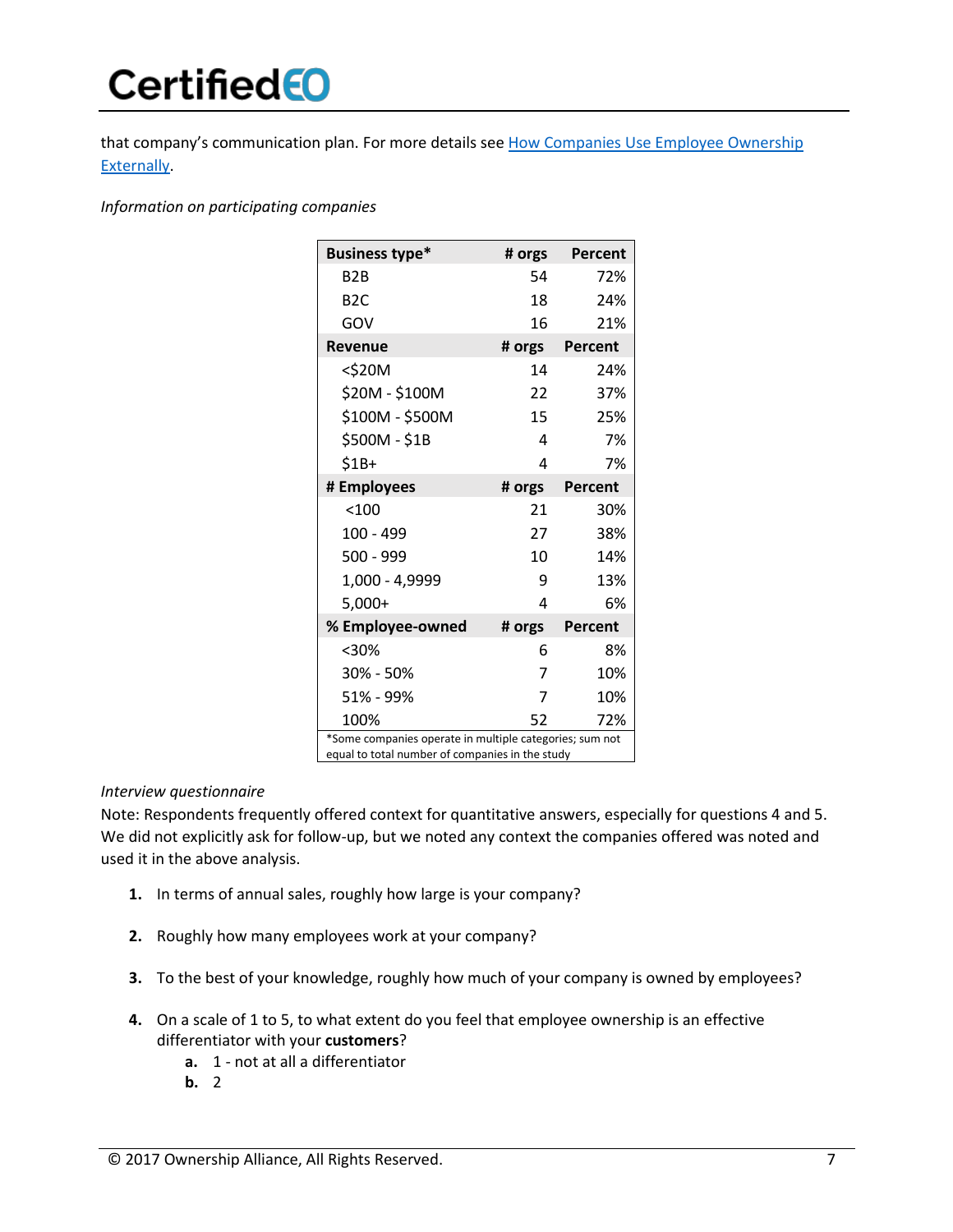- **c.** 3
- **d.** 4
- **e.** 5 very big differentiator
- **5.** On a scale of 1 to 5, to what extent do you feel that employee ownership is an effective differentiator with **potential employees**?
	- **a.** 1 not at all a differentiator
	- **b.** 2
	- **c.** 3
	- **d.** 4
	- **e.** 5 very big differentiator
- **6.** Do you feel employee ownership is (or would be) a positive, neutral, or negative influence on your brand?
	- **a.** Positive
	- **b.** Neutral
	- **c.** Negative
- **7.** This question is about what employee ownership communicates about your company. I'm going to give you several messages, and I'd like you to tell me, on a scale of 1 to 5, to what extent do you feel employee ownership communicates that message? [1 – not a signal, 5 – very strong signal]

To what extent does employee ownership communicate that a company…

- **a.** Is committed to social responsibility
- **b.** Strengthens the local economy
- **c.** Is a stable company and a reliable partner
- **d.** Focuses on long-term decision-making
- **e.** Places a high emphasis on customer support
- **f.** Produces high quality products or services
- **g.** Provides fair compensation to employees
- **h.** Has employees who think and act like owners
- **8.** Of the options given in question 7 asking about the messages communicated by employee ownership, please rank your top three messages communicated by employee ownership.
	- 1.
	- 2.
	- 3.
- **9.** Does your company mention employee ownership on or in these materials? [yes, no, don't know]
	- **a.** Logo
	- **b.** Website
	- **c.** Products or product packaging
	- **d.** Outside of physical locations (storefronts, factories, offices, etc.)
	- **e.** Inside of physical locations
	- **f.** Advertisements
	- **g.** Brochures or other written materials